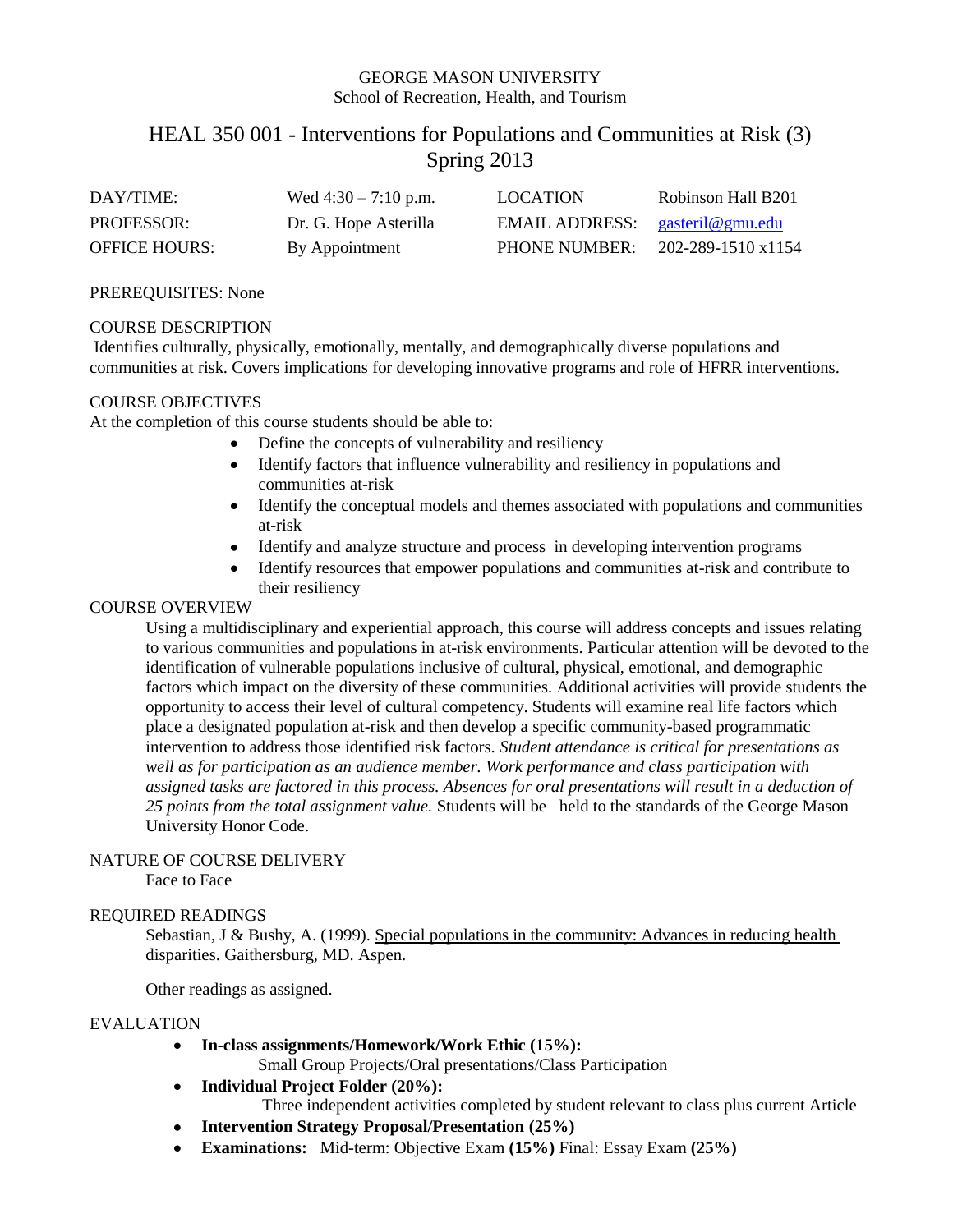## **Requirements**

- **In-Class Assignments/Homework/Work Ethic**: Students will work in small groups to facilitate understanding of various topics. In addition, student groups will present an oral review **(5-8 minutes total)** of assigned chapters to the class for discussion. *Student attendance is critical for presentations as well as for participation as an audience member. Work performance and class participation with assigned tasks are factored in this process. Collective homework assignments carry significant point value toward final grade. Absences for oral presentations will result in a deduction of 25 points from the total assignment value.*
- **Individual Project Folder**: Students will complete **three** individual projects. For the first project, all students must select and participate in **an approved new leisure activity** of his/her choice. This activity must have an organizational backing. For the second project, students will **interview an elder in their family**. Students may then choose **any one activity of interest** from the below list to complete. All activities must relate to populations at-risk. Students will submit a one-paged typed summary, in correct format, of *each* experience detailing (1) why they chose that activity (2) what they learned from it (3) how the activity was relevant to the class and its significance/connection to populations at risk. Student will share **the leisure activity** with the class and *submit all project summaries in a soft folder for grading.* The list of options for the individual projects include:
	- ► *visit a different neighborhood\** ► write a relevant movie review
		-
- 
- ► participate in a new cultural event ► volunteer for day for a new organization
- ► attend a community meeting ► interview a health professional
	-
- $\triangleright$  write a poem about a community issue  $\triangleright$  attend the meeting of a campus group new to you

► visit the Office of Equity and Diversity► convince the instructor of another option Services at GMU *\*cultural tourism*

- **Current Journal Article:** Throughout the semester, students will be given several articles to analyze relating to the health and well-being of populations at-risk. During this course, students are to monitor publications for articles relevant to class topics. These articles must be researched based and selected from professional journals, or credible magazines. **As part of the assigned chapter presentation team project, each group will select, reproduce and then discuss one current article that addresses the current status of your chapter topic. This article will be submitted with your chapter summary during class presentations.**
- **Intervention Strategy Proposal (IP):** The purpose of this project is to provide students with  $\bullet$ exposure to community-based organizations that work with populations at-risk. Students will select an organization or program in which to volunteer /observe for the semester. During this time students will interact with organization and talk with its leadership to identify a gap in current services where an intervention may be helpful. (Ideally, this project should be supportive of your major course of study). Students' will then complete an *Intervention Proposal Analysis Form (IPA)* and develop a short-term, "do-able" intervention strategy appropriate for this audience. **This intervention will be presented to the class in a threeminute oral presentation supported by a two-page written proposal to be submitted.**
- **Independent Study Days:** Assignments in this class involve community-based interaction. Independent Study days provide students the opportunity to complete projects and to make appointments with their designated community organization during "regular" business hours. **Written benchmark assignments are submitted to ensure appropriate use of this time.**
- **Examinations:** The midterm will be objective in format. The final exam will be a case study.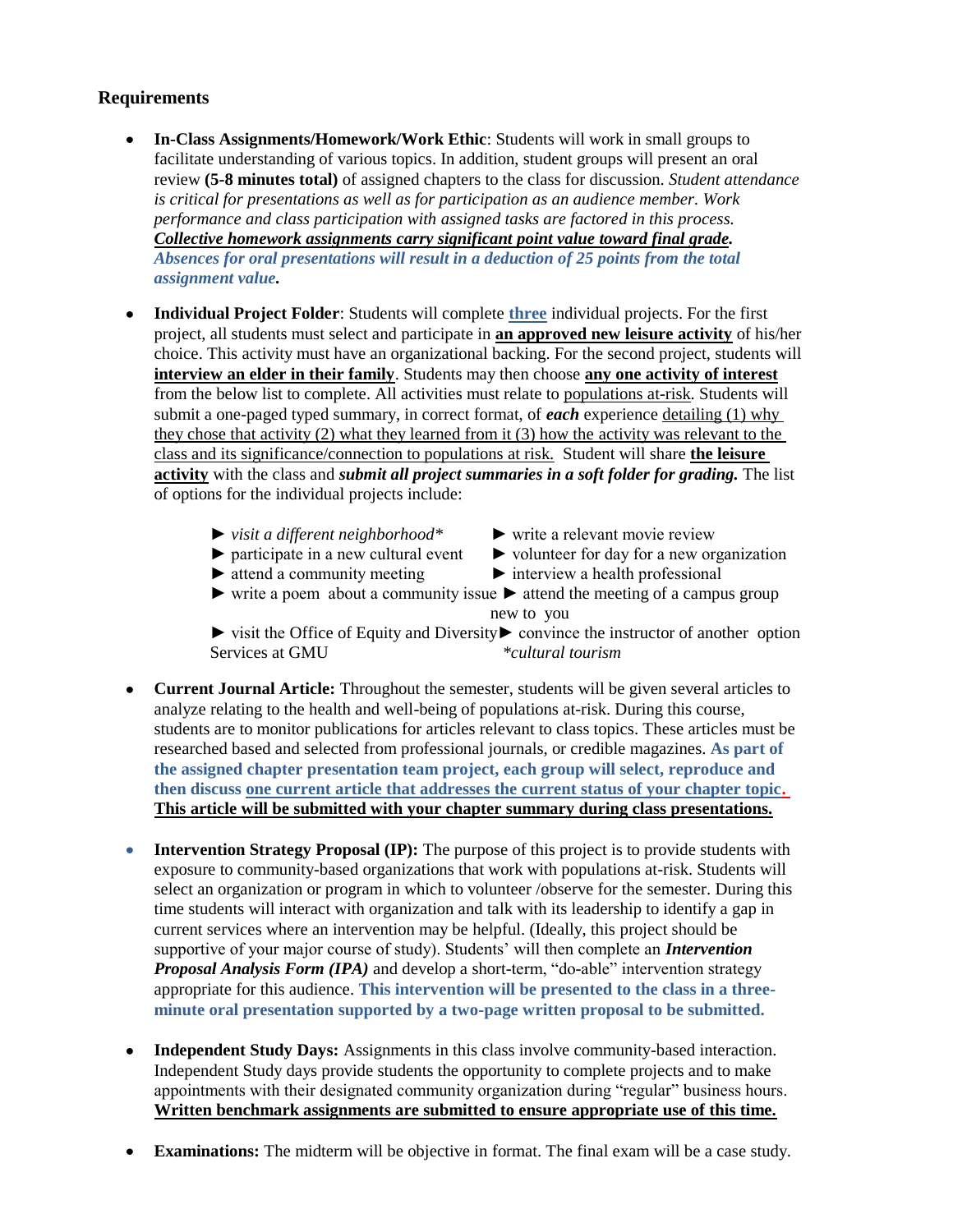#### **Grading Scale**

| $A = 94 - 100$ | $B_{+} = 88 - 89$ | $C_{+}$ = 78 - 79 | $D = 60 - 69$ |
|----------------|-------------------|-------------------|---------------|
| $A - 90 - 93$  | $B = 84 - 87$     | $C = 74 - 77$     | $F = 0-59$    |
|                | $B - = 80 - 83$   | $C- = 70-73$      |               |

#### **NOTES:**

- **Inclement Weather:** Cancellation of classes due to weather will be announced by George Mason  $\bullet$ University. Students may be required to complete assignments for cancelled classes *virtually* at the discretion of the instructor to maintain course flow.
- **Assignments/Grading/Extra Credit**: All assignments and presentations are due on the scheduled date. **All written assignments are to be typed.** Handwritten and late assignments (including those provided by email after class) may be accepted at the discretion of the instructor but will be assessed a five-point penalty or a letter grade deduction. Assignments will **not be accepted** past original due date unless previously discussed. Any extenuating circumstances **must** be discussed with the instructor *prior* to the due date. Extra credit work will not be given in place of scheduled work assignments.
- **Absences**: Hand-outs or missed information are the student's responsibility to obtain.
- $\bullet$ **Class Courtesy**: Please be mindful of your colleagues while in class. Please limit food intake to small snack items. Cell phones and pagers should be on vibrate or turned off. Use of computers in class must be for class purposes only. *Please do not take or make calls while class is in session—this includes texting while in class.*
- **Students with disabilities**. Students who are on file with the Disability Support Service Office should bring the documentation to the professor at the first class session.
- **E-mail**: Questions for the Professor will be returned in as timely a manner as possible. Many times  $\bullet$ specific questions may be answered in an all-class email response.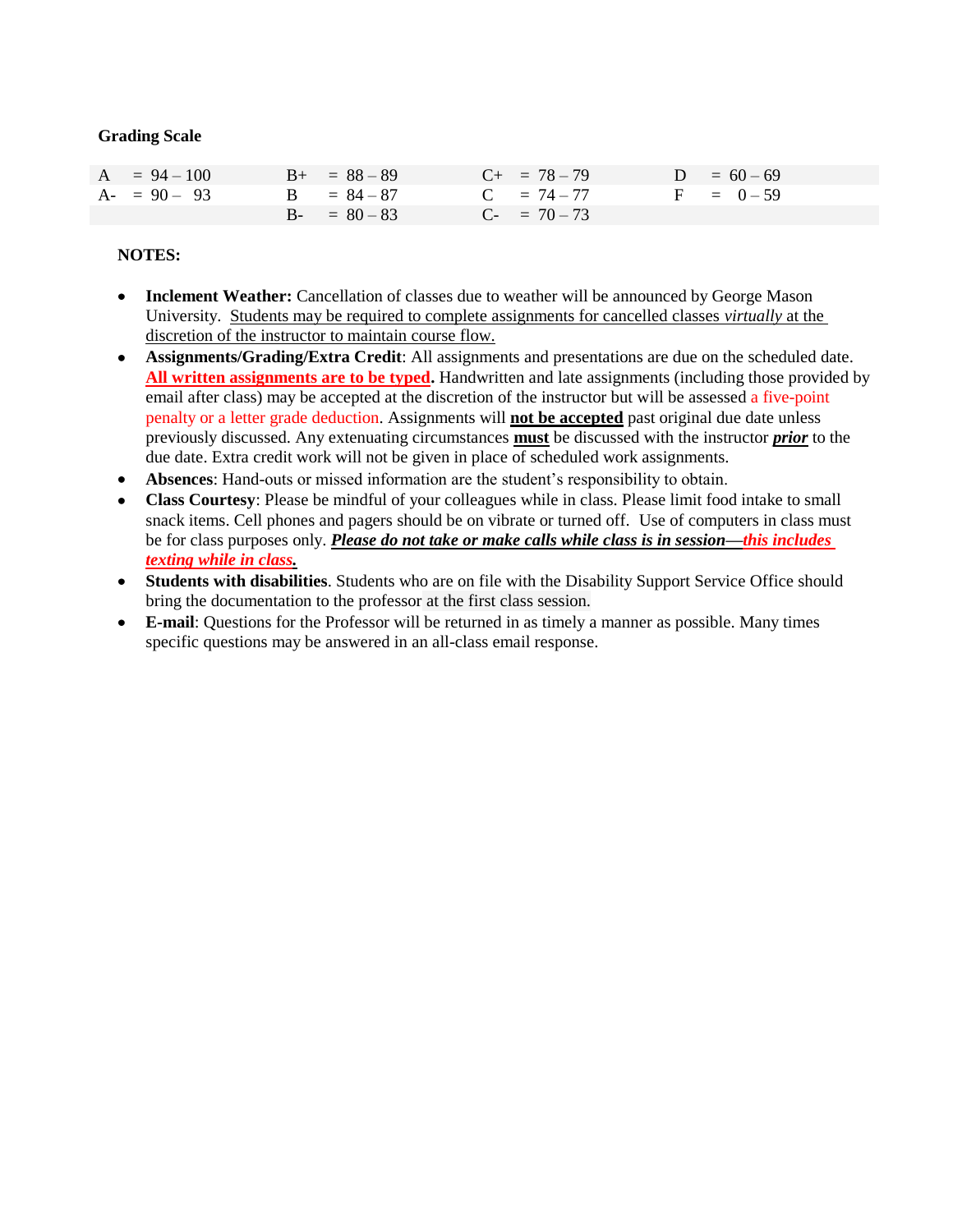## HEAL 350 001 - COURSE SCHEDULE – SPRING 2013 January 22, 2013 – May 15, 2013

*(Note: Instructor reserves the right to alter the schedule as necessary)*

| <b>DATE</b>        | <b>IN-CLASS DISCUSSION/TOPIC</b>                  | HOMEWORK/BENCHMARKS                                    |  |
|--------------------|---------------------------------------------------|--------------------------------------------------------|--|
| <b>January 23</b>  | <b>Introduction to Course</b><br>٠                | <b>Benchmark:</b> Begin to identify Individual         |  |
|                    |                                                   | Leisure Projects and Intervention areas of             |  |
|                    |                                                   | interest                                               |  |
| <b>January 30</b>  | The Wellness Model<br>$\bullet$                   | <b>Homework for next class:</b>                        |  |
|                    | The Concept of Vulnerability<br>٠                 | Read Part I: (Page 3) - Draft a typed                  |  |
|                    | and Resiliency                                    | response to <i>Discussion Question</i> #1              |  |
|                    | Cultural & Linguistic<br>٠                        | (page 8) as it relates to your current                 |  |
|                    | <b>Competence/Dimension Factors</b>               | (or former) work environment                           |  |
|                    | In-class chapter assignments and<br>٠             |                                                        |  |
|                    | group work                                        |                                                        |  |
| <b>February 6</b>  | <b>Chapter Group Meeting</b><br>٠                 | <b>Due Today: Discussion Question #1</b>               |  |
|                    | <b>Guest Speaker: ODIME</b><br>$\bullet$          |                                                        |  |
|                    |                                                   | Due Today: Submit leisure activity for                 |  |
|                    |                                                   | approval and Intervention area of interest             |  |
|                    |                                                   | that addresses populations at-risk.                    |  |
| <b>February 13</b> | <b>Independent Study</b><br>$\bullet$             | <b>Benchmark</b> : (1) Begin to define your gap in     |  |
|                    |                                                   | service for the <b>Intervention Proposal</b>           |  |
|                    |                                                   | Analysis (IPA); (2)Don't forget to prepare             |  |
|                    |                                                   | handouts for the chapter presentation                  |  |
| <b>February 20</b> | <b>Group Presentations – Chapter</b><br>$\bullet$ | <b>Due Today:</b> Chapter presentations with handouts; |  |
|                    | <b>Discussions</b>                                | group journal article                                  |  |
|                    | <b>Journal Article Review</b><br>$\bullet$        |                                                        |  |
|                    | <b>Review for Midterm Test</b>                    | <b>Homework for next class:</b>                        |  |
|                    |                                                   | <b>Review Study Guide for Mid-term Exam</b>            |  |
| <b>February 27</b> | <b>Midterm Exam</b>                               | Due Today: Midterm Exam - In class.                    |  |
| March 6            | Principles of and designing the<br>٠              |                                                        |  |
|                    | <b>Intervention Proposal</b>                      |                                                        |  |
|                    | <b>Leadership Profile and Self-</b>               |                                                        |  |
|                    | <b>Assessments</b>                                |                                                        |  |
| <b>March 13</b>    | <b>Independent Study - Spring Break</b>           | <b>Benchmark: Finalize IPA form</b>                    |  |
| <b>March 20</b>    | Mid-term review<br>$\bullet$                      | Due Today: IPA form for submission (typed)             |  |
|                    | <b>Resiliency and Social Support</b>              |                                                        |  |
|                    | <b>Empowering Special Populations</b>             | <b>Benchmark: Finalize Independent Folder</b>          |  |
|                    | <b>In-Class Activity: Task Force</b>              | <b>Homework for next class:</b>                        |  |
|                    | #1                                                | Presentations for Leisure Activity                     |  |
| March 27           | <b>Presentations: Leisure Activity/</b>           | <b>Due Today: Individual Project Folder</b>            |  |
|                    | <b>Independent Projects</b>                       | <b>Homework for next class:</b>                        |  |
|                    |                                                   | <b>Read Part III: p.189-194</b>                        |  |
|                    |                                                   |                                                        |  |
|                    |                                                   | Draft a typed response to Question #1 (page            |  |
|                    |                                                   | 194)                                                   |  |
| <b>April 3</b>     | <b>Independent Study</b>                          |                                                        |  |
| April 10           | Partnership Building/Research,<br>٠               | Due Today: Question #1 (page 194)                      |  |
|                    | Policy and Clinical Perspectives                  |                                                        |  |
|                    | Professional Roles<br>п                           | <b>Homework for next class:</b>                        |  |
|                    | Community Focused Approaches to<br>п              | <b>Intervention Proposals</b>                          |  |
|                    | Vulnerability                                     |                                                        |  |
|                    | Task Force #2/ In-Class Activity<br>٠             |                                                        |  |
| April 17           | <b>Intervention Proposal Presentations</b>        | <b>Due Today: Oral Presentations and the</b>           |  |
|                    |                                                   | written Intervention Proposal                          |  |